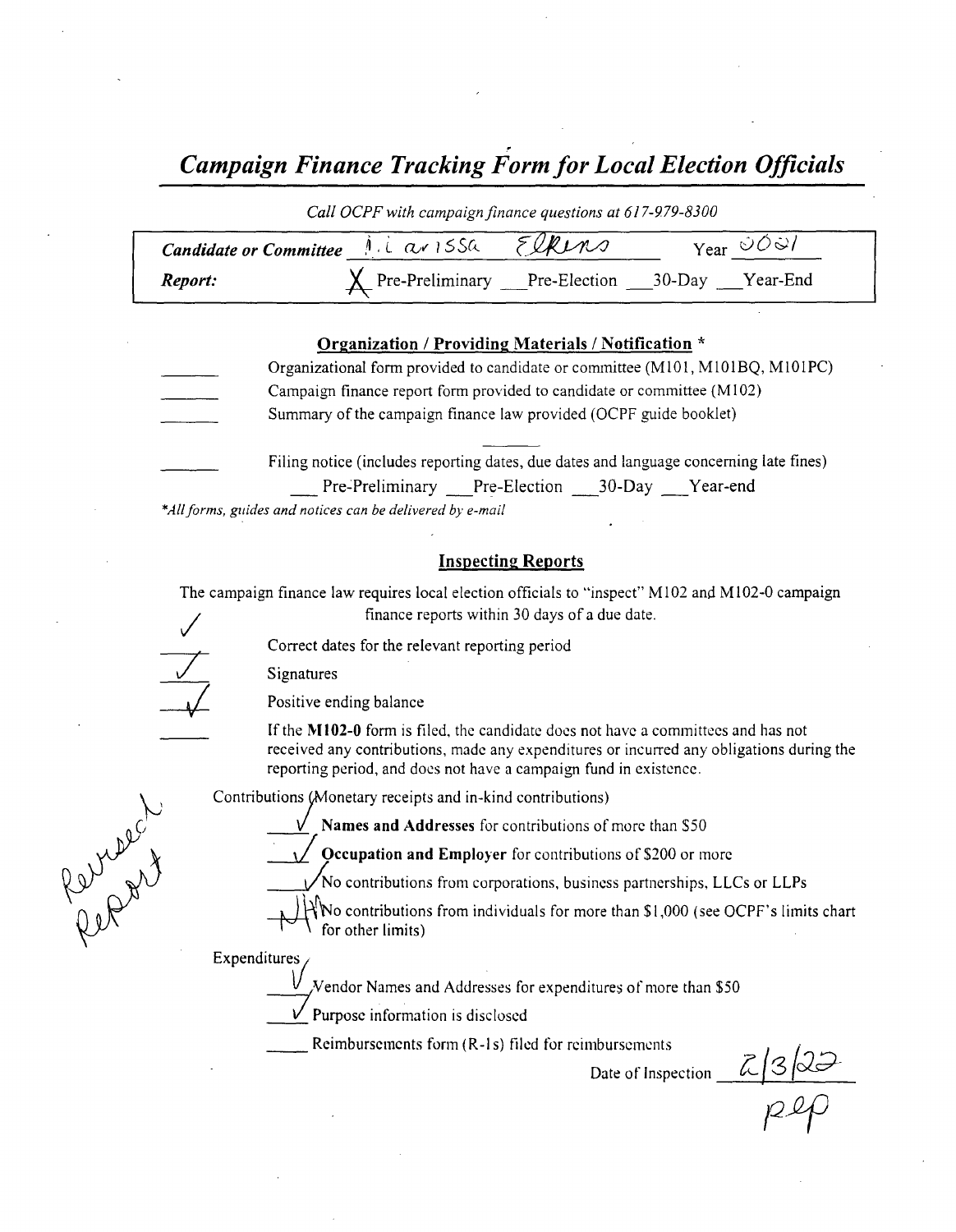| Commonwealth<br>of Massachusetts<br>File with: City or Town Clerk or Election Commission                                                                                                                                                                                                                                   | $FEB - 3$<br>2022<br>Form CPF M 102A: Amendment to Campaign Finance Report<br><b>Municipal Form</b><br>CITY COLOR CORECTE<br>North Park<br><b>Office of Campaign and Political Finance</b>                                                                           |
|----------------------------------------------------------------------------------------------------------------------------------------------------------------------------------------------------------------------------------------------------------------------------------------------------------------------------|----------------------------------------------------------------------------------------------------------------------------------------------------------------------------------------------------------------------------------------------------------------------|
| <b>Report Being Amended:</b><br>Year:<br><b>Reporting Period:</b><br>2021                                                                                                                                                                                                                                                  | Beginning Date: 3/18/21<br><b>Ending Date:</b><br>9/20/21                                                                                                                                                                                                            |
| $\times$ 8th day preceding preliminary<br>8th day preceding election                                                                                                                                                                                                                                                       | 30 day after election<br>$\Box$ year-end report<br>dissolution                                                                                                                                                                                                       |
| Marissa Elkins<br>Candidate Full Name (if applicable)<br>50 Washington Avenue, Northampton, MA 01060<br><b>Residential Address</b><br>City Council At Large<br>Office Sought and District<br>E-mail: marissackins4 northampton@qmonil.com<br>Phone # (optional):<br>4133206630                                             | Committee to Elect Marissa Elkins<br>Committee Name<br><b>Stacey Dakai</b><br>Name of Committee Treasurer<br>150 North Street, Northampton, MA 01060<br><b>Committee Mailing Address</b><br><u>sdakai Qamailicom</u><br>E-mail:<br>Phone # (optional):<br>4133202895 |
|                                                                                                                                                                                                                                                                                                                            | SUMMARY BALANCE INFORMATION:                                                                                                                                                                                                                                         |
| Line 1: Ending Balance from previous report<br>Line 2: Total receipts this period<br>Line 3: Subtotal<br>Line 4: Total expenditures this period<br>Line 5: Ending Balance<br>Line 6: Total in-kind contributions this period<br>Line 7: Total (all) outstanding liabilities<br>Line 8: Name of bank(s) used: Florence Bank | N/A<br>2280.35<br>2280.35<br>1067.83<br>1212.52<br>0<br>0                                                                                                                                                                                                            |

The original filing of the above-referenced campaign finance report is being amended for the following reason(s):

The original report submitted did not include \$425.35 on Schedule A Receipts from Marissa Elkins. This amount was paid by Marissa Elkins directly to Wix.com for website fees. The report did include payment to Marissa Elkins on a Schedule B Expenditures for reimbursement in the amount of\$425. 35 for website fees for Wix. com. The Massachusetts Office of Campaign and Political Finance Guide on Making Out-of-Pocket Expenditures( http:// files. ocpf.us/pdflguides/ abd\_guide\_ 2010.pdf) indicates that if <sup>a</sup> candidate makes campaign expenditures using their personal funds, the amount spent should be listed as a contribution from the candidate to the campaign on Schedule A (receipts). This amendment corrects the omission of the \$425.35 on Schedule A Receipts and the ending balance changed from \$787.17 to \$1212.52. This amendment balances the account.

Signed underthe penalties of perjury: Signed under the penalties of perjury:

 $\overbrace{C}$  Candidate's signature) Date:  $\frac{\partial}{\partial z}$  Date:  $\frac{\partial}{\partial z}$  (Treasurer's signature)

m Aw

Date:  $\frac{1}{2}$  3 23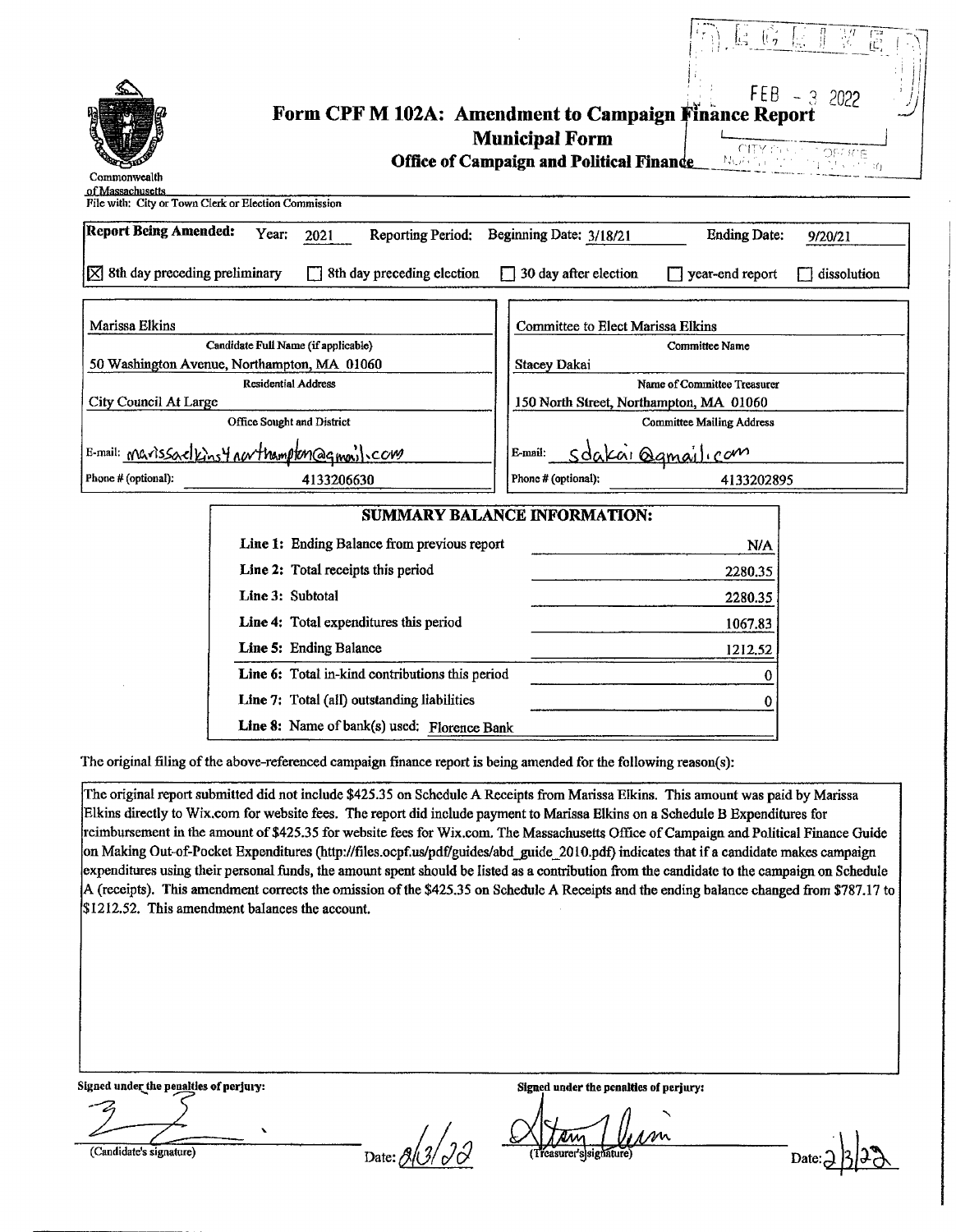Amerde Cort



# Form CPF M 102: Campaign Fi This report filed by candidate Marissa<br>Municipal Form Elkins for the period 1/1/2021-**Municipal Form**

Office of Campaign and Political Fins

9/11/2021 replaces the previous report filed on 09/20/2021.

|                                                                        | File with: City or Town Clerk or Election Commission    |
|------------------------------------------------------------------------|---------------------------------------------------------|
| Fill in Reporting Period dates:<br><b>Beginning Date:</b>              | Ending Date:<br>3/18/21<br>9/20/21                      |
| Type of Report: (Check one)                                            |                                                         |
| $ \times $ 8th day preceding preliminary<br>8th day preceding election | 30 day after election<br>dissolution<br>year-end report |
|                                                                        |                                                         |
| Marissa Elkins                                                         | Committee to Elect Marissa Elkins                       |
| Candidate Full Name (if applicable)                                    | Committee Name                                          |
| City Council At Large                                                  | Stacey Dakai                                            |
| Office Sought and District                                             | Name of Committee Treasurer                             |
| Northampton, At Large                                                  | 150 North Street, Northampton, MA 01060                 |
| Residential Address                                                    | Committee Mailing Address                               |
| E-mail:<br>marissaelkins4Northampton@qmail.com                         | E-mail:<br>sdakai@gmail.com                             |
| Phone # (optional):<br>4133206630                                      | Phone # (optional):<br>4133202895                       |

### SUMMARY BALANCE INFORMATION:

| <b>Line 1:</b> Ending Balance from previous report              | N/A        |
|-----------------------------------------------------------------|------------|
| <b>Line 2:</b> Total receipts this period (page 3, line 11)     | 2280.35    |
| <b>Line 3:</b> Subtotal (line 1 plus line 2)                    | 2280.35.00 |
| <b>Line 4:</b> Total expenditures this period (page 5, line 14) | 1067.83    |
| <b>Line 5:</b> Ending Balance (line 3 minus line 4)             | 1212.52    |
| <b>Line 6:</b> Total in-kind contributions this period (page 6) |            |
| <b>Line 7:</b> Total (all) outstanding liabilities (page 7)     |            |
| Line 8: Name of bank(s) used: Florence Bank                     |            |

#### Affidavit of Committee Treasurer:

I certify that I have examined this report including attached schedules and it is, to the best of my knowledge and belief, <sup>a</sup> true and complete statement of all campaign finance activity, including all contributions, loans, receipts, expenditures, disbursements, in- kind contributions and liabilities for this reporting period and represents the campaign finance activity of all persons acting under the authority or on behalf of this committee in accordance with the requirements of M.G.L. c. 55.

Signed under the penalties of perjury:  $\left( \frac{1}{4} \right)$   $\left( \frac{1}{4} \right)$   $\left( \frac{1}{4} \right)$   $\left( \frac{1}{4} \right)$   $\left( \frac{1}{4} \right)$   $\left( \frac{1}{4} \right)$   $\left( \frac{1}{4} \right)$   $\left( \frac{1}{4} \right)$   $\left( \frac{1}{4} \right)$   $\left( \frac{1}{4} \right)$   $\left( \frac{1}{4} \right)$   $\left( \frac$ 

Date: //20/2)

### FOR CANDIDATE FILINGS ONLY: Affidavit of Candidate: (check 1 box only)

#### Candidate with Committee

I certify that I have examined this report including attached schedules and it is, to the best of my knowledge and belief, <sup>a</sup> true and complete statement of all campaign finance activity, of all persons acting under the authority or on behalf of this committee in accordance with the requirements of M.G.L. c. 55. I have not received any contributions, incurred any liabilities nor made any expenditures on my behalf during this reporting period that are not otherwise disclosed in this report.

#### Candidate without Committee

I certify that I have examined this report including attached schedules and it is, to the best of my knowledge and belief, <sup>a</sup> true and complete statement of all campaign finance activity, including contributions, loans, receipts, expenditures, disbursements, in- kind contributions and liabilities for this reporting period and represents the campaign finance activity of all persons acting under the autority or on behalf of this candidate in accordance with the requirements of M.G.L. c. 55.

Signed under the penalties of perjury: Candidate' <sup>s</sup> signature)

Date: /  $\sigma$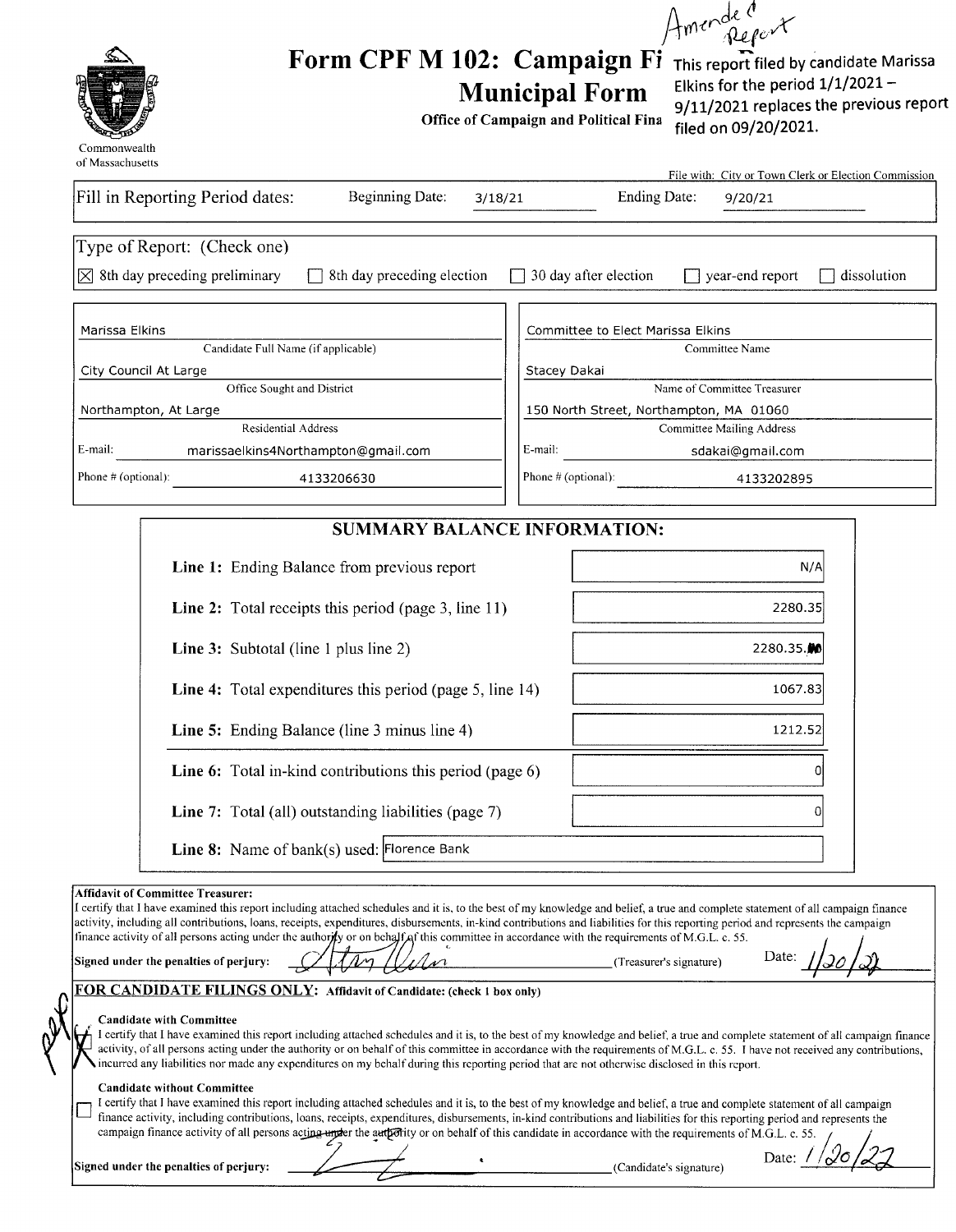## SCHEDULE A: RECEIPTS

M.G.L. c. 55 requires that the name and residential address be reported, in alphabetical order, for all receipts over \$50 in a calendar year. Committees must keep detailed accounts and records of all receipts, but need only itemize those receipts over \$50. In addition, the occupation and employer must be reported for all persons who contribute\$ 200 or more in <sup>a</sup> calendar year.

A " Schedule A: Receipts" attachment is available to complete, print and attach to this report, if additional pages are required to report all receipts. Please include your committee name and a page number on each page.)

| Date Received                                              | Name and Residential Address<br>(alphabetical listing required)     | Amount     | <b>Occupation &amp; Employer</b><br>(for contributions of \$200 or more) |
|------------------------------------------------------------|---------------------------------------------------------------------|------------|--------------------------------------------------------------------------|
| 6/13/21                                                    | Maureen Carney<br>13 Church St, Northampton, MA 01060               | 100.00     |                                                                          |
| 4/5/21 and 4/8/21                                          | Aric Cramer<br>347 North 3340 West, Hurricane, UT 84737             | 200.00     | Attorney, Self-employed                                                  |
| 8/8/21                                                     | Brent Durbin<br>224 N Maple Street, Florence, MA 01062              | 100.00     |                                                                          |
| 3/26/21                                                    | Daniella Gordon<br>290 W Second St, Moorestown, NJ 08075            | 100.00     |                                                                          |
| 3/25/21                                                    | Marissa Hoechstetter<br>60 Washington Ave, Northampton, MA<br>01060 | 100.00     |                                                                          |
| 4/5/21                                                     | Antonia Krell<br>35 New South St, Apt 407<br>Northampton, MA 01060  | 150.00     |                                                                          |
| 4/8/21                                                     | Cory Mescon<br>48 Lexington Ave, Florence, MA 01062                 | 100.00     |                                                                          |
| 3/26/21                                                    | Sonva Pfeiffer<br>415 East Kingston Avenue, Charlotte, NC<br>28203  | 100.00     |                                                                          |
| 4/8/21                                                     | Luke Ryan<br>61 Meadow St, Florence, MA 01062                       | 100.00     |                                                                          |
| 4/13/21                                                    | Deepika Shukla<br>97 Vernon St, Northampton, MA 01060               | 100.00     |                                                                          |
| 9/2/21                                                     | Theodore Simon<br>1600 Market St, Philadelphia, PA 19103            | 200.00     | Attorney, Self-employed                                                  |
| 9/19/21                                                    | Marissa Elkins<br>50 Washington Avenue<br>Northampton, MA 01060     | 425.35     | Attorney, Elkins, Auer, Rudoff & Shiff                                   |
| Line 9: Total Receipts over \$50 (or listed above)         |                                                                     | 1775.35    |                                                                          |
| Line 10: Total Receipts \$50 and under* (not listed above) |                                                                     | 505.00     |                                                                          |
| Line 11: TOTAL RECEIPTS IN THE PERIOD                      |                                                                     | 2280.35  ← | Enter on page 1, line 2                                                  |

<sup>\*</sup> If you have itemized receipts of \$50 and under, include them in line 9. Line 10 should include only those receipts not itemized above.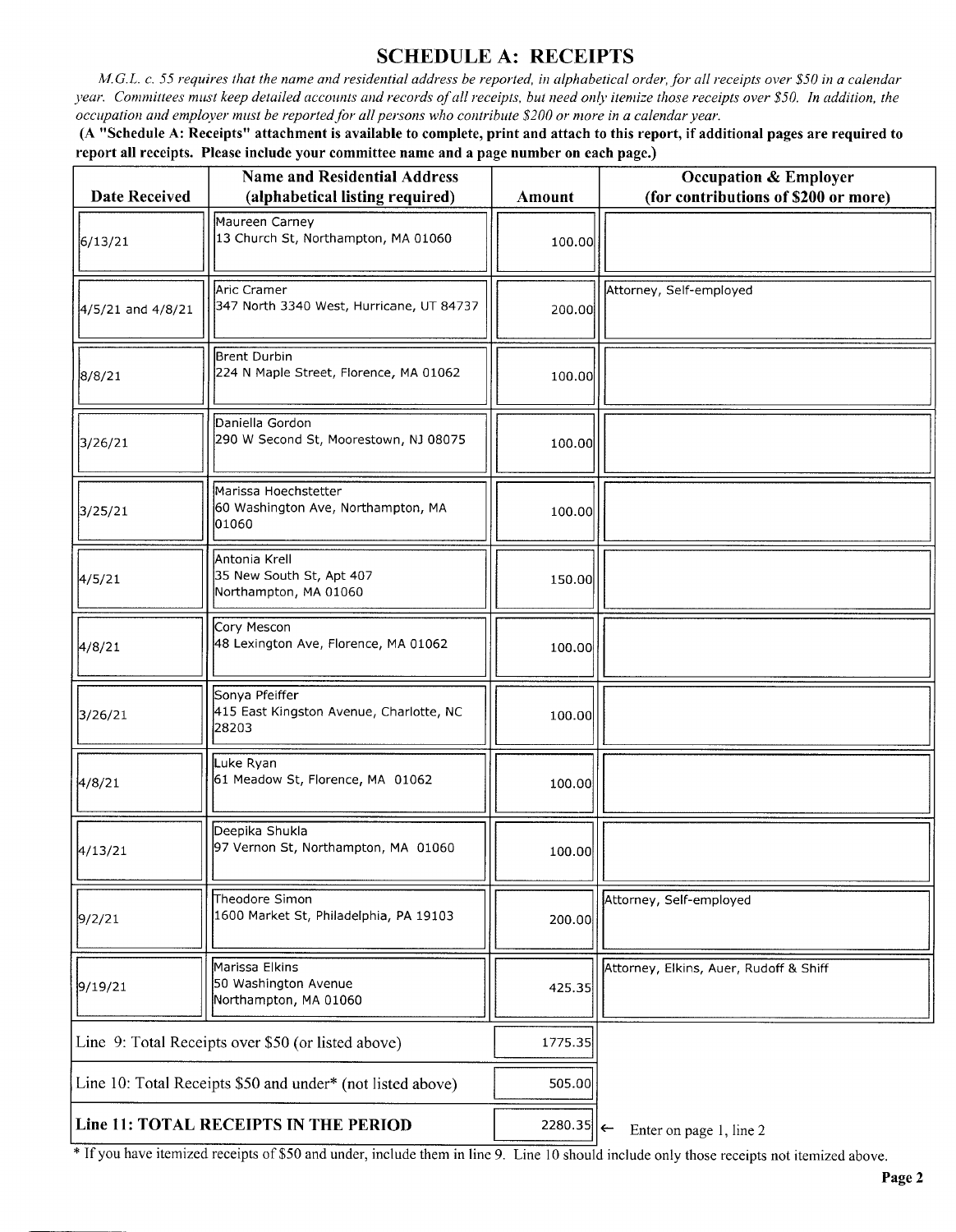## SCHEDULE A: RECEIPTS (continued)

| <b>Date Received</b>                                       | <b>Name and Residential Address</b><br>(alphabetical listing required) |                                         | <b>Occupation &amp; Employer</b><br>(for contributions of \$200 or more) |  |
|------------------------------------------------------------|------------------------------------------------------------------------|-----------------------------------------|--------------------------------------------------------------------------|--|
|                                                            |                                                                        |                                         |                                                                          |  |
|                                                            |                                                                        |                                         |                                                                          |  |
|                                                            |                                                                        |                                         |                                                                          |  |
|                                                            |                                                                        |                                         |                                                                          |  |
|                                                            |                                                                        |                                         |                                                                          |  |
|                                                            |                                                                        |                                         |                                                                          |  |
|                                                            |                                                                        |                                         |                                                                          |  |
|                                                            |                                                                        |                                         |                                                                          |  |
|                                                            |                                                                        |                                         |                                                                          |  |
|                                                            |                                                                        |                                         |                                                                          |  |
|                                                            |                                                                        |                                         |                                                                          |  |
|                                                            |                                                                        |                                         |                                                                          |  |
|                                                            |                                                                        |                                         |                                                                          |  |
|                                                            |                                                                        |                                         |                                                                          |  |
| Line 9: Total Receipts over \$50 (or listed above)         |                                                                        |                                         |                                                                          |  |
| Line 10: Total Receipts \$50 and under* (not listed above) |                                                                        |                                         |                                                                          |  |
| Line 11: TOTAL RECEIPTS IN THE PERIOD                      |                                                                        | Enter on page 1, line 2<br>$\leftarrow$ |                                                                          |  |

If you have itemized receipts of \$50 and under, include them in line 9. Line 10 should include only those receipts not itemized above.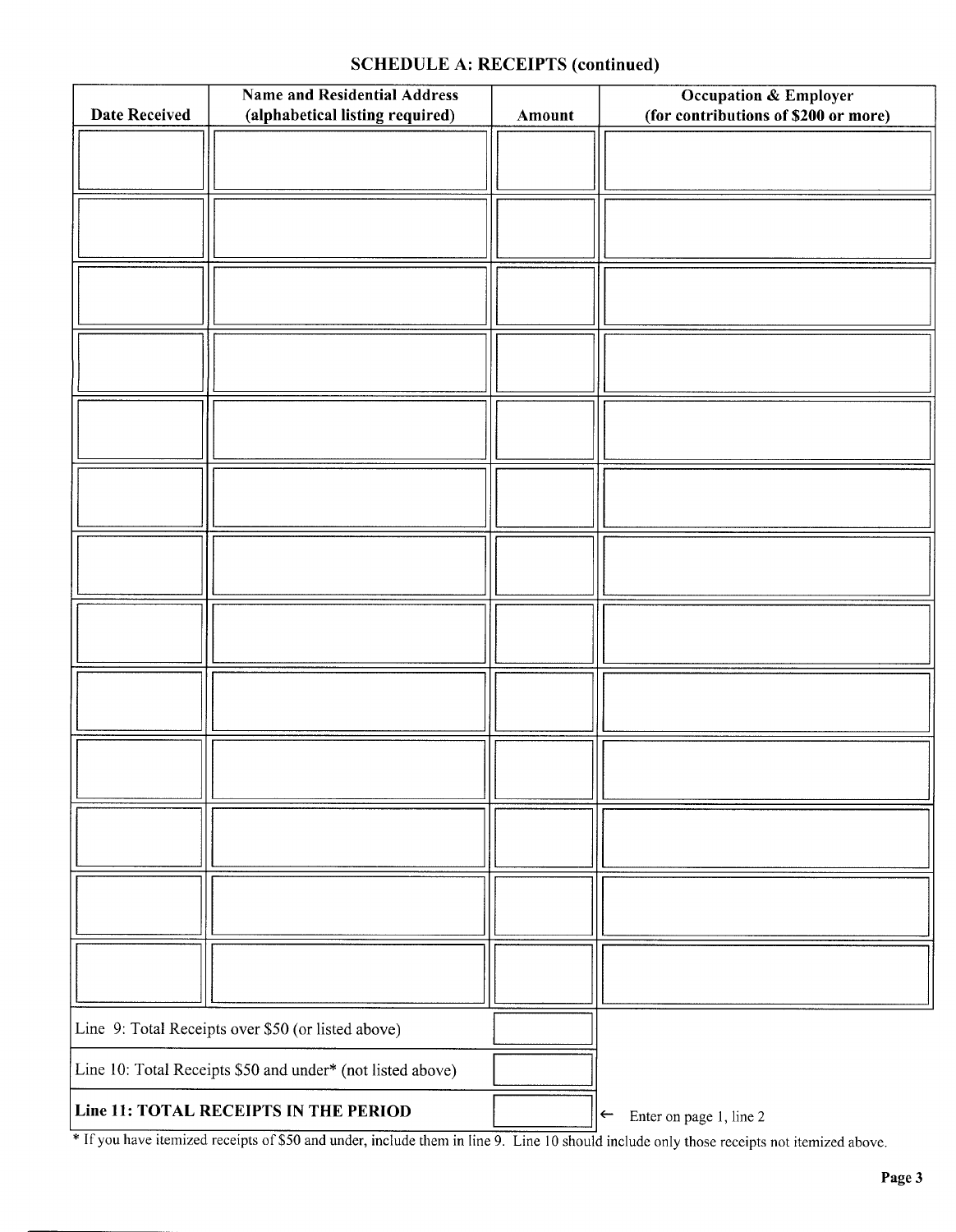# SCHEDULE B: EXPENDITURES

M.G.L. c. 55 requires committees to list, in alphabetical order, all expenditures over \$50 in a reporting period. Committees must keep detailed accounts and records of all expenditures, but need only itemize those over \$50. Expenditures \$50 and under may be added together, from committee records, and reported on line 13.

A" Schedule B: Expenditures" attachment is available to complete, print and attach to this report, if additional pages are required to report all expenditures. Please include your committee name and a page number on each page.)

| Date Paid         | <b>To Whom Paid</b><br>(alphabetical listing) | <b>Address</b>                                                 | <b>Purpose of Expenditure</b>                                                            | <b>Amount</b> |
|-------------------|-----------------------------------------------|----------------------------------------------------------------|------------------------------------------------------------------------------------------|---------------|
| $3/25/21 - 9/2/2$ | ActBlue Technical Services                    | 366 Summer Street<br>Somerville, MA 02144-3132                 | Fee for on-line fundraising<br>platform                                                  | 72.48         |
| 9/19/21           | Marissa Elkins                                | 50 Washington Avenue<br>Northampton, MA 01060                  | Annual website fee (Wix.com),<br>domain, and six monthly fees.<br>Form CPF R-1 attached. | 425.35        |
| 8/31/21           | Sign Rocket                                   | 340 Broadway Ave.<br>St. Paul Park, MN 55071                   | Printing & shipping of 200 yard<br>signs with wire stands                                | 570.00        |
|                   |                                               |                                                                |                                                                                          |               |
|                   |                                               |                                                                |                                                                                          |               |
|                   |                                               |                                                                |                                                                                          |               |
|                   |                                               |                                                                |                                                                                          |               |
|                   |                                               |                                                                |                                                                                          |               |
|                   |                                               |                                                                |                                                                                          |               |
|                   |                                               |                                                                |                                                                                          |               |
|                   |                                               |                                                                |                                                                                          |               |
|                   |                                               |                                                                |                                                                                          |               |
|                   |                                               | Line 12: Total Expenditures over \$50 (or listed above)        |                                                                                          | 1,067.83      |
|                   |                                               | Line 13: Total Expenditures \$50 and under* (not listed above) |                                                                                          |               |
|                   | Enter on page 1, line $4 \rightarrow$         | Line 14: TOTAL EXPENDITURES IN THE PERIOD                      |                                                                                          | 1,067.83      |

If you have itemized expenditures of\$50 and under, include them in line 12. Line <sup>13</sup> should include only those expenditures not itemized above. **Page 4** and the set of the set of the set of the set of the set of the set of the set of the set of the set of the set of the set of the set of the set of the set of the set of the set of the set of the set of the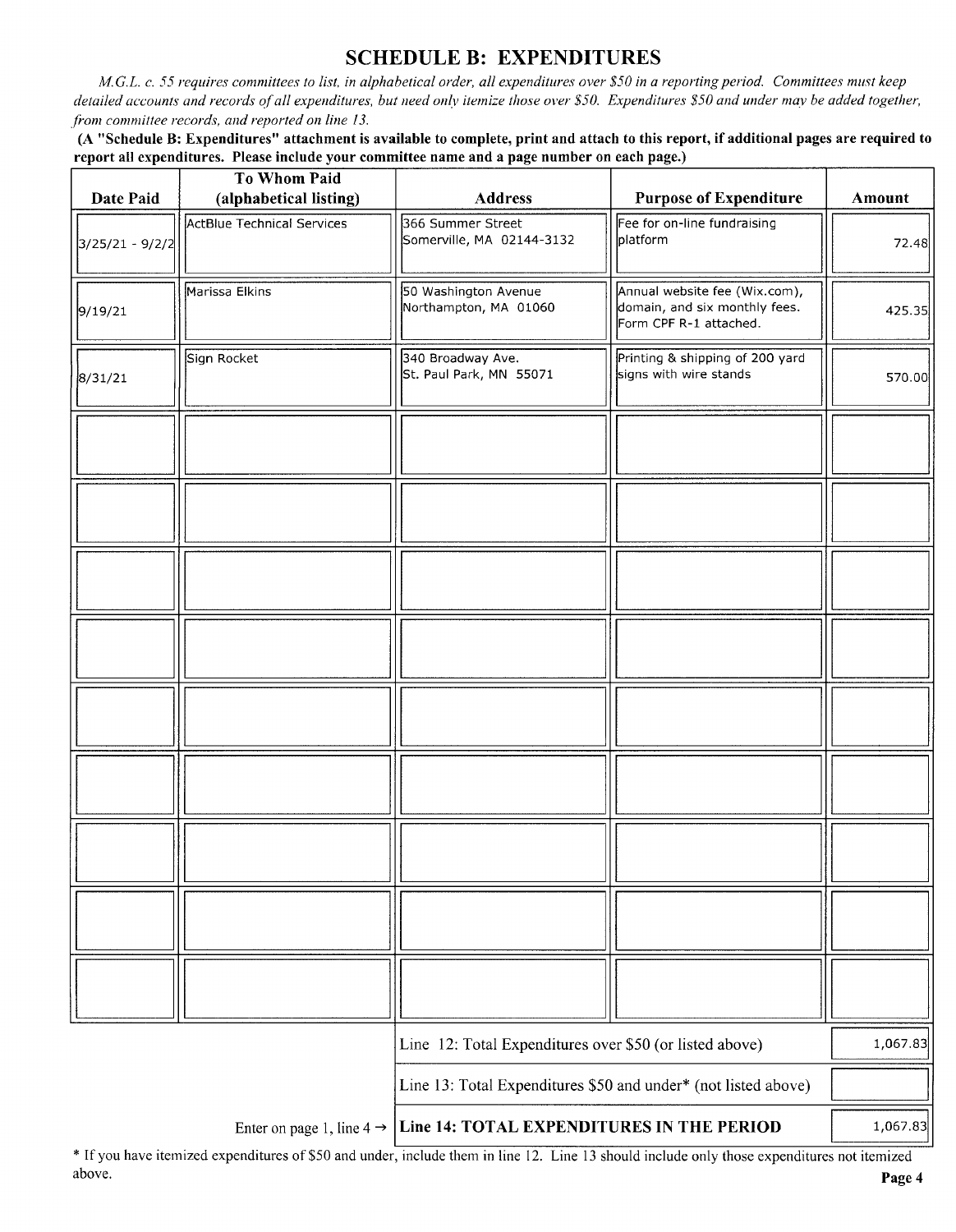## SCHEDULE B: EXPENDITURES (continued)

| Date Paid | To Whom Paid<br>(alphabetical listing) | Address                                                  | <b>Purpose of Expenditure</b> | Amount |
|-----------|----------------------------------------|----------------------------------------------------------|-------------------------------|--------|
|           |                                        |                                                          |                               |        |
|           |                                        |                                                          |                               |        |
|           |                                        |                                                          |                               |        |
|           |                                        |                                                          |                               |        |
|           |                                        |                                                          |                               |        |
|           |                                        |                                                          |                               |        |
|           |                                        |                                                          |                               |        |
|           |                                        |                                                          |                               |        |
|           |                                        |                                                          |                               |        |
|           |                                        |                                                          |                               |        |
|           |                                        |                                                          |                               |        |
|           |                                        |                                                          |                               |        |
|           |                                        |                                                          |                               |        |
|           |                                        |                                                          |                               |        |
|           |                                        |                                                          |                               |        |
|           |                                        |                                                          |                               |        |
|           |                                        |                                                          |                               |        |
|           |                                        |                                                          |                               |        |
|           |                                        |                                                          |                               |        |
|           |                                        |                                                          |                               |        |
|           |                                        |                                                          |                               |        |
|           |                                        |                                                          |                               |        |
|           |                                        |                                                          |                               |        |
|           |                                        |                                                          |                               |        |
|           |                                        |                                                          |                               |        |
|           |                                        |                                                          |                               |        |
|           |                                        |                                                          |                               |        |
|           |                                        |                                                          |                               |        |
|           |                                        |                                                          |                               |        |
|           |                                        |                                                          |                               |        |
|           |                                        |                                                          |                               |        |
|           |                                        | Line 12: Expenditures over \$50 (or listed above)        |                               |        |
|           |                                        | Line 13: Expenditures \$50 and under* (not listed above) |                               |        |
|           | Enter on page 1, line 4 $\rightarrow$  | Line 14: TOTAL EXPENDITURES IN THE PERIOD                |                               |        |

If you have itemized expenditures of\$50 and under, include them in line 12. Line <sup>13</sup> should include only those expenditures not itemized above.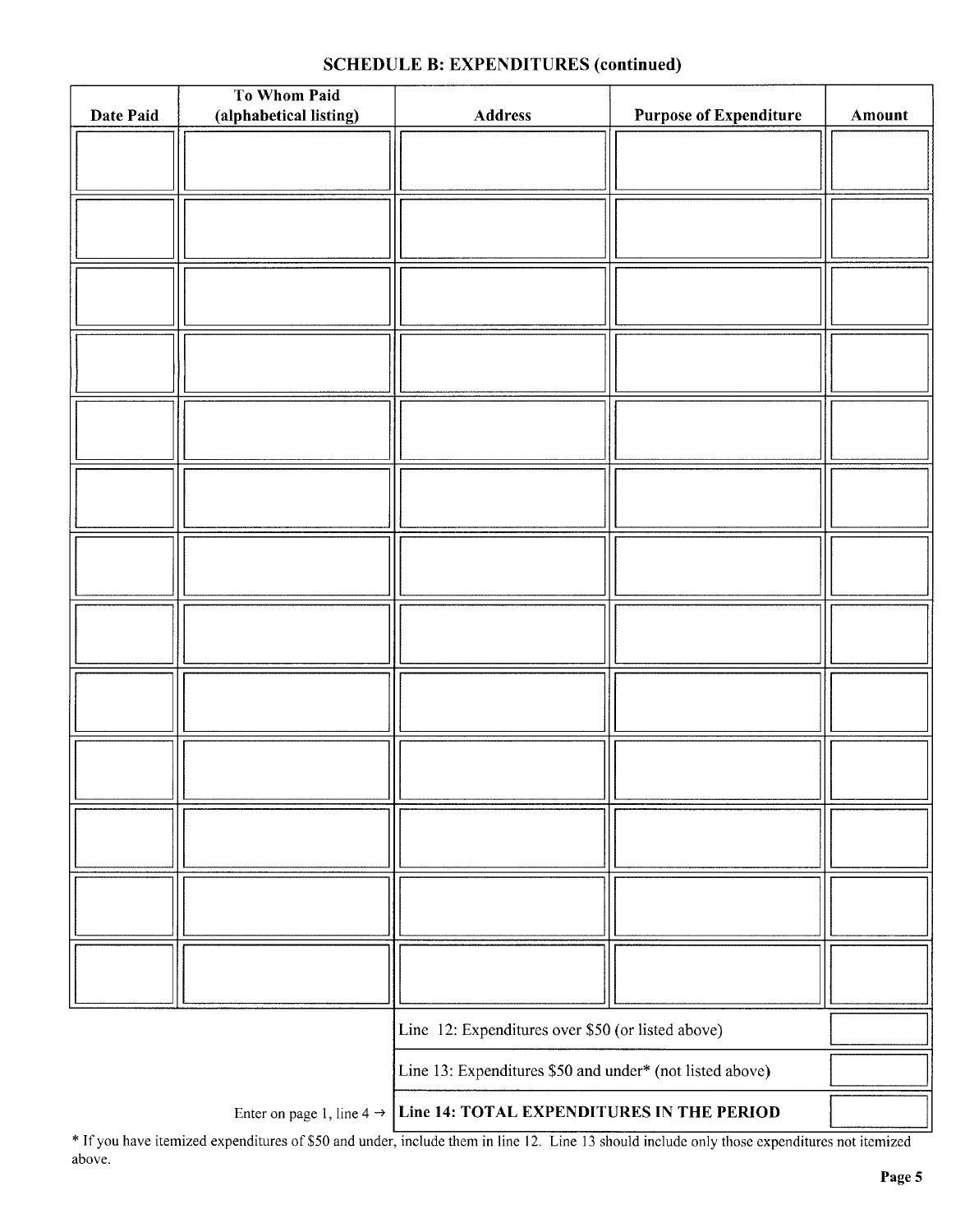## SCHEDULE C: " IN-KIND" CONTRIBUTIONS

Please itemize contributors who have made in-kind contributions of more than \$50. In-kind contributions \$50 and under may be added together from the committee's records and included in line 16 on page 1.

| <b>Date Received</b> | From Whom Received*                   | <b>Residential Address</b>                                     | <b>Description of Contribution</b> | Value |
|----------------------|---------------------------------------|----------------------------------------------------------------|------------------------------------|-------|
|                      |                                       |                                                                |                                    |       |
|                      |                                       |                                                                |                                    |       |
|                      |                                       |                                                                |                                    |       |
|                      |                                       |                                                                |                                    |       |
|                      |                                       |                                                                |                                    |       |
|                      |                                       |                                                                |                                    |       |
|                      |                                       |                                                                |                                    |       |
|                      |                                       |                                                                |                                    |       |
|                      |                                       |                                                                |                                    |       |
|                      |                                       |                                                                |                                    |       |
|                      |                                       |                                                                |                                    |       |
|                      |                                       |                                                                |                                    |       |
|                      |                                       |                                                                |                                    |       |
|                      |                                       | Line 15: In-Kind Contributions over \$50 (or listed above)     |                                    |       |
|                      |                                       | Line 16: In-Kind Contributions \$50 & under (not listed above) |                                    |       |
|                      | Enter on page 1, line 6 $\rightarrow$ | Line 17: TOTAL IN-KIND CONTRIBUTIONS                           |                                    |       |

If an in- kind contribution is received from <sup>a</sup> person who contributes more than\$ <sup>50</sup> in <sup>a</sup> calendar year, you must report the name and address of the contributor; in addition, if the contribution is \$200 or more, you must also report the contributor's occupation and employer.